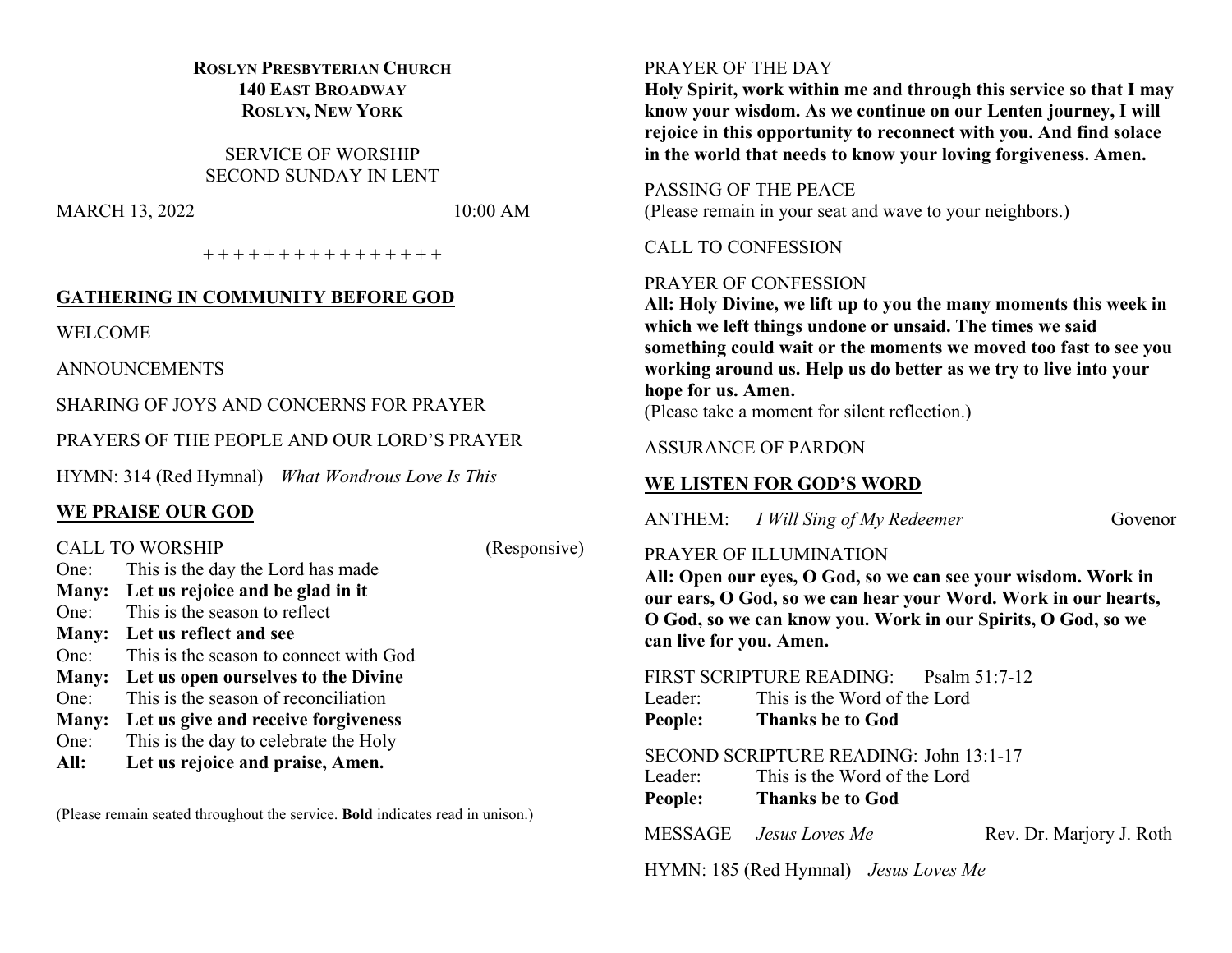## **WE RESPOND IN WORD AND DEED**

CALL TO OFFERTORY (We are not passing the offertory plate; please leave your donation and COVID wellness card in the offering plate as you leave.)

## DOXOLOGY

*Praise God, from whom all blessings flow; Praise him, all creatures here below; Praise him above, ye heavenly host; Praise Father, Son, and Holy Ghost. Amen.*

## PRAYER OF DEDICATION

**Holy God, we lift up the generosity of our hearts and minds today. We ask that you guide our church and ourselves so that we can use these gifts and the gifts of the Spirit in our community. Amen.**

HYMN: 517 (Red Hymnal) *I Will Sing of My Redeemer*

CHARGE AND BLESSING

DISMISSAL *Go Now in Peace*

POSTLUDE

## **THE WORSHIP IS OVER, LET THE SERVICE BEGIN**

Rev. Dr. Marjory J. Roth Pastor Dr. Natalie Naylor Clerk of Session Robert Gilmore Treasurer

Dr. Gary de Sesa Director, Ministry of Music

Kita de Sesa is our Soprano soloist.

Refreshments Host today is Helen Lockman.

#### **ANNOUNCEMENTS Important Dates**

Tues, Mar. 15 3 PM Session Meeting Wed, Mar. 16 10 AM Bible Study In Person at Church

## **PLEASE PRAY FOR**

Eddie Balsamo Rev. Stark Jones The Mastrangelo Family **Emily & Dwight Dyer** Cathy and Jason Nelson Paula Liscio Rhonda Liss The Stallone Family Sam Rizzo Joy Wyler Merrick Randall **Anita** Catalanello Debra Hecht Casey DeSantis Melanie Bailey & Martufi Family Elizabeth Jordan Jeff Lovering Jack Walker

Dawn and John de Sesa

All who are struggling due to the Coronavirus outbreak And those who are on the front lines helping

## **First Reading**

## **Psalm 51:7-12 New Revised Standard Version (NRSV)**

 $<sup>7</sup>$  Purge me with hyssop, and I shall be clean; wash me, and I shall be</sup> whiter than snow. <sup>8</sup> Let me hear joy and gladness; let the bones that you have crushed rejoice. <sup>9</sup> Hide your face from my sins, and blot out all my iniquities.  $^{10}$  Create in me a clean heart, O God, and put a new and right spirit within me.  $\frac{11}{10}$  Do not cast me away from your presence, and do not take your holy spirit from me. <sup>12</sup> Restore to me the joy of your salvation, and sustain in me a willing spirit.